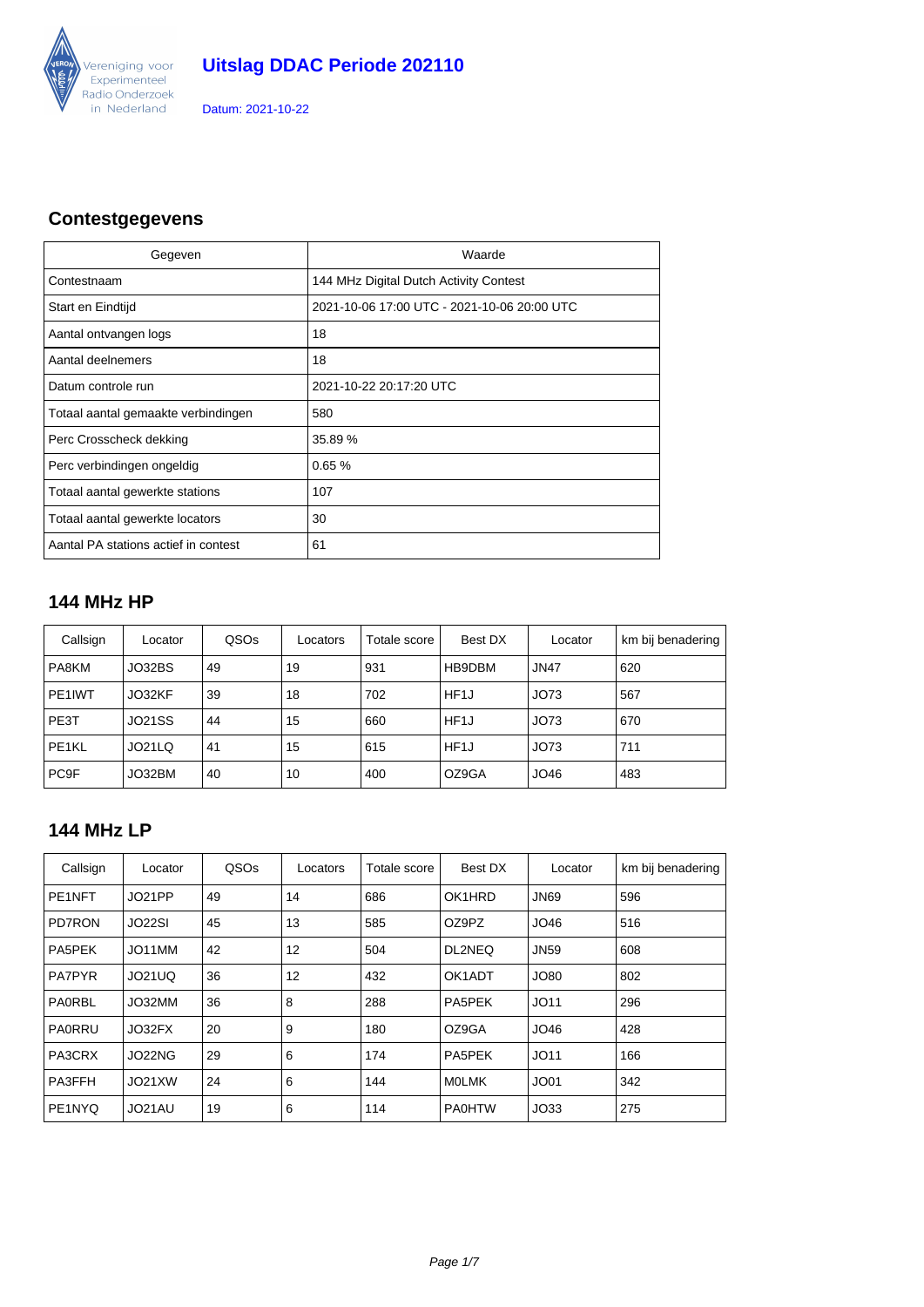

**Uitslag DDAC Periode 202110** 

Datum: 2021-10-22

| PD3SWO        | JO21HW | 24 | 96 | PC <sub>9</sub> F | JO32   | 177 |
|---------------|--------|----|----|-------------------|--------|-----|
| <b>PAORSM</b> | JO22QE | 19 | 76 | PA3GJL            | JO20   | 187 |
| l PD1GJB      | JO22JV | 11 | 66 | DL5EBS            | JO31NH | 238 |
| l PA3GNZ      | JO22NB | 4  | 8  | PA9MD             | JO21   | 61  |

### **Checklogs**

2E0GTD, 2E0SNB, 2E0TXE, 2E1SKY, F4HRD, G0BWG, G0CNN/P, G0GRI, G0HIK, G0ISX, G0JJG, G0LGS, G1DFL, G3WAG/P, G3WZK, G3YDY, G3YKI, G4CTP, G4FFY, G4HGI, G4NBS, G4OED, G4PDF, G4VPD, G4WQG, G6EIH, G7KHV, G7RDX, G7RHF, G8AOE/P, G8EEM, G8IXK, GI4SJQ, GI6ATZ, GM4JIB, GM4VVX, M0AFJ, M0AHN, M0BKV, M0EUK, M0KKM, M0KZC, M0NYG, M0SKT, M0XTY, M7ICL, M7SAE, MC5WRG, MM0CEZ, MW3ASG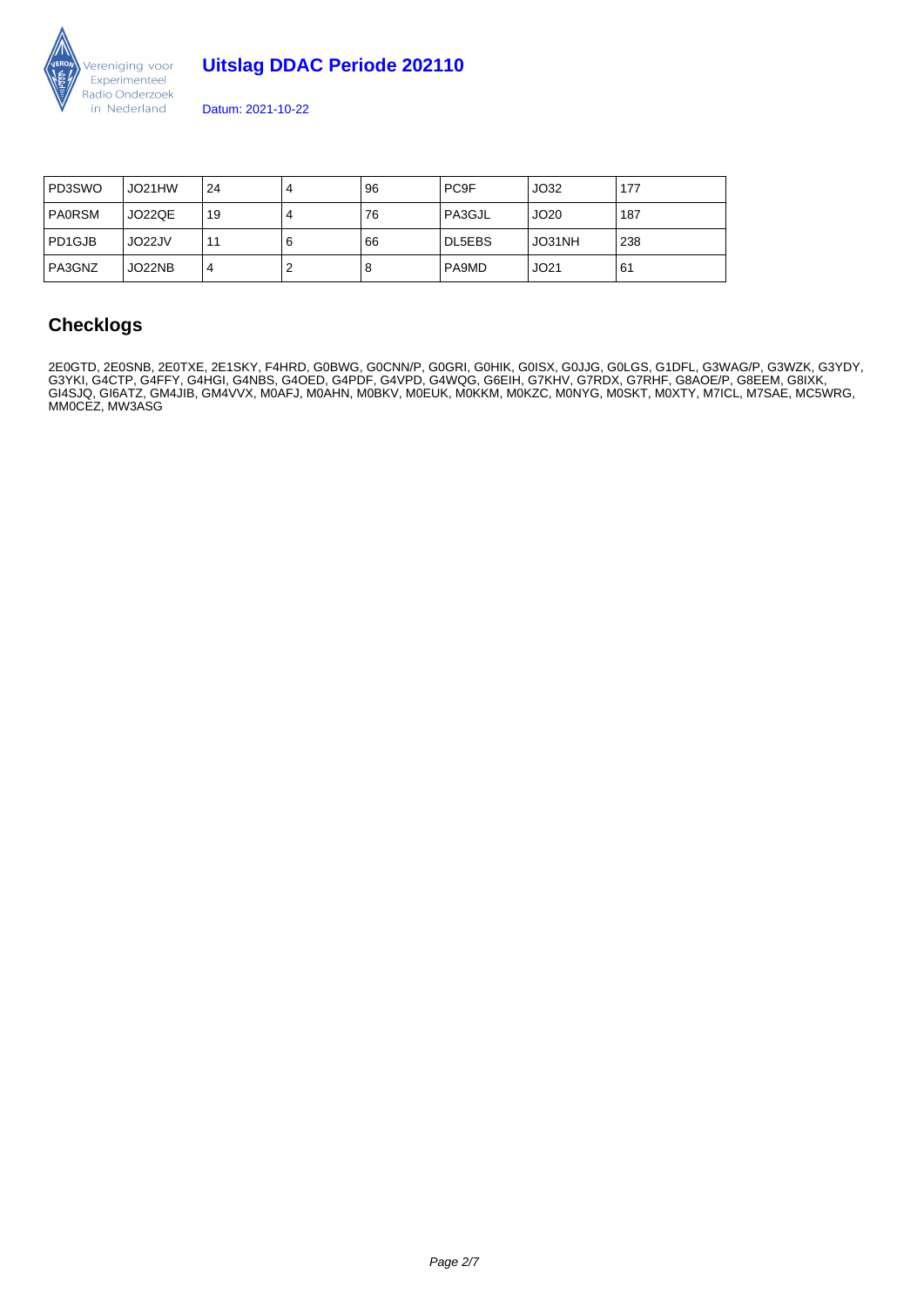





qso's cumulative versus contest duration<br>contest: 144 MHz Digital Dutch Activity Contest 2021 October



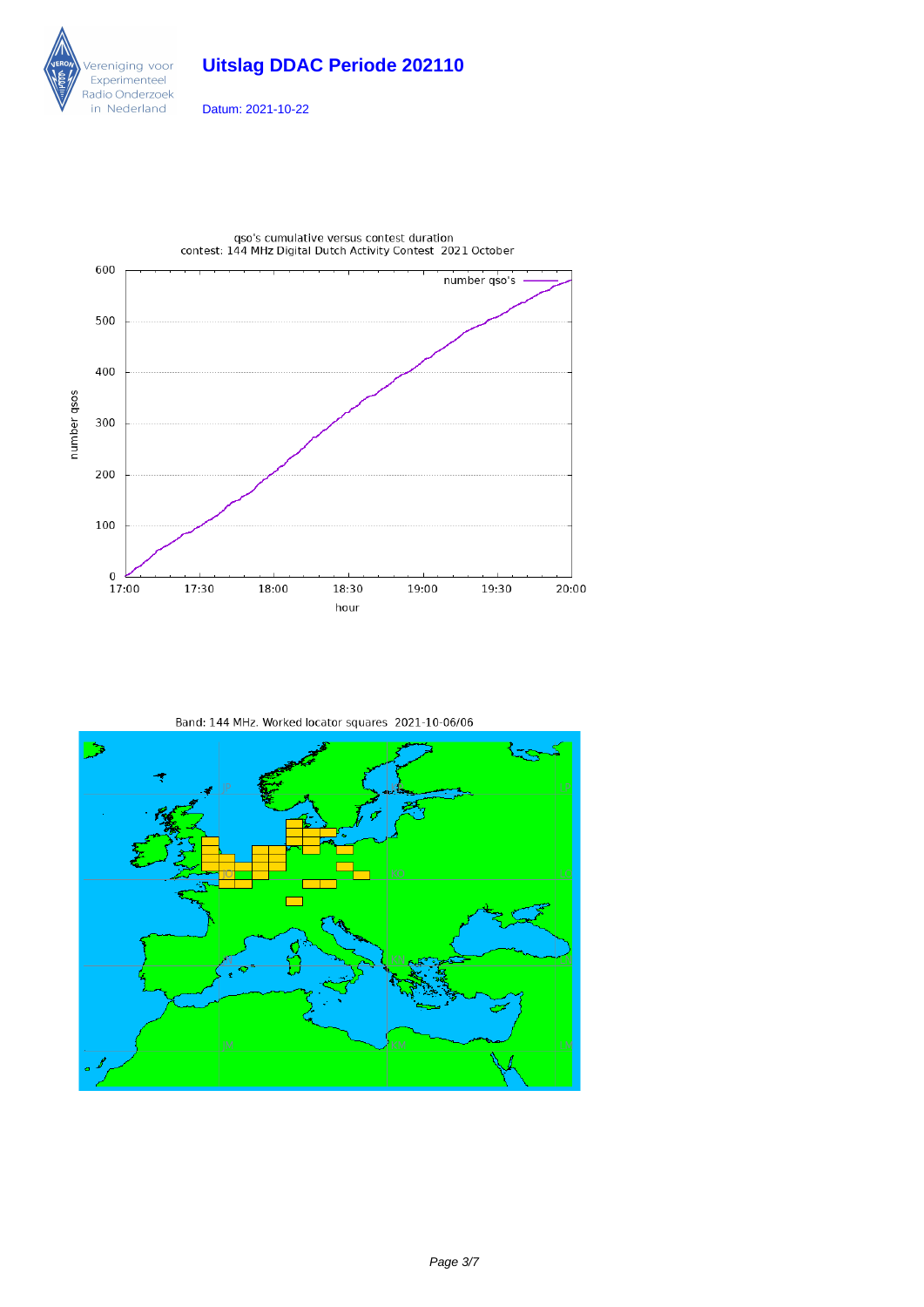

# **Uitslag DDAC Periode 202110**

Datum: 2021-10-22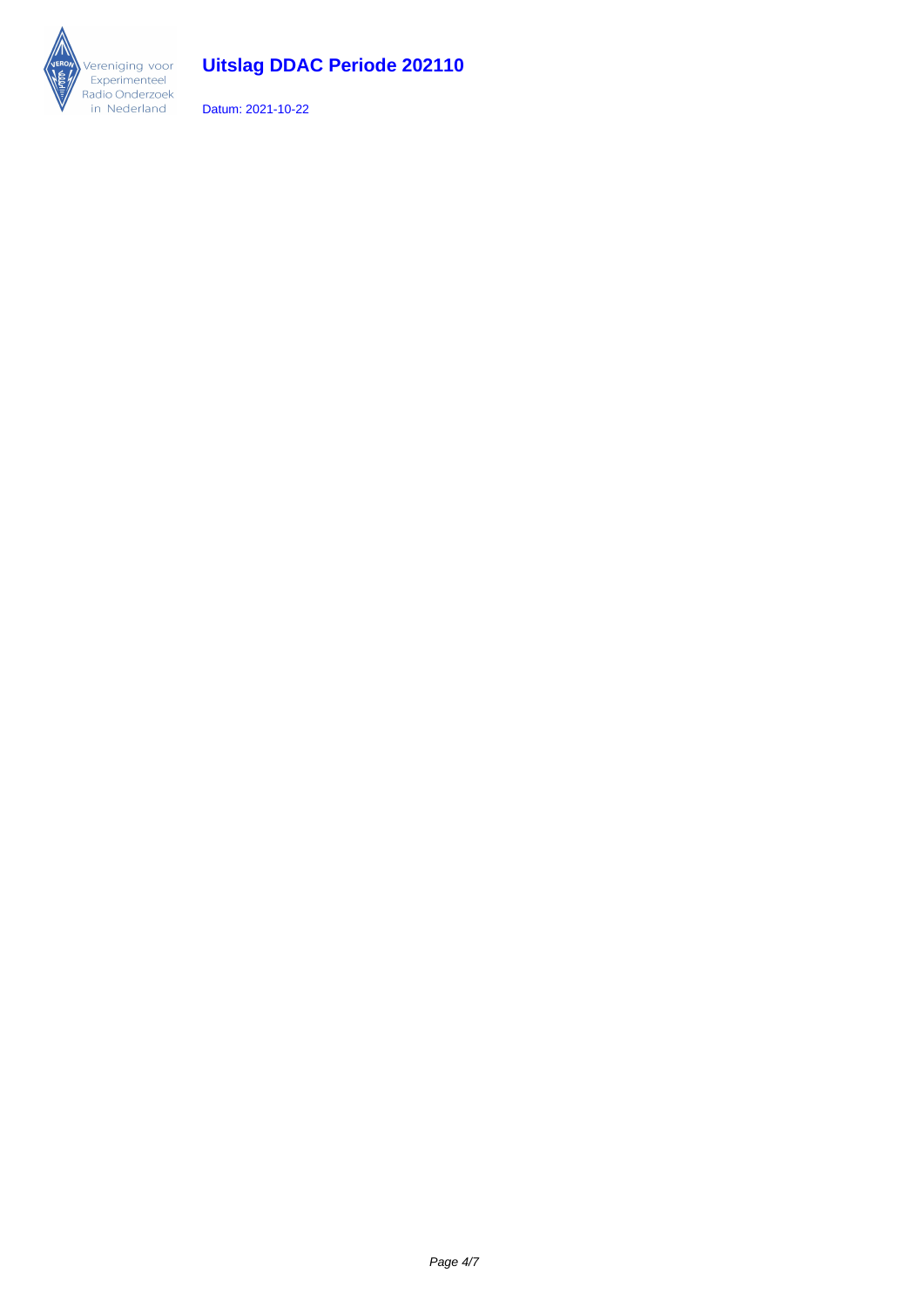

### **Contestgegevens**

| Gegeven                              | Waarde                                      |
|--------------------------------------|---------------------------------------------|
| Contestnaam                          | 432 MHz Digital Dutch Activity Contest      |
| Start en Eindtijd                    | 2021-10-13 17:00 UTC - 2021-10-13 20:00 UTC |
| Aantal ontvangen logs                | 14                                          |
| Aantal deelnemers                    | 14                                          |
| Datum controle run                   | 2021-10-22 20:17:28 UTC                     |
| Totaal aantal gemaakte verbindingen  | 388                                         |
| Perc Crosscheck dekking              | 28.96 %                                     |
| Perc verbindingen ongeldig           | 0.99%                                       |
| Totaal aantal gewerkte stations      | 73                                          |
| Totaal aantal gewerkte locators      | 18                                          |
| Aantal PA stations actief in contest | 42                                          |

### **432 MHz HP**

| Callsign      | Locator       | QSOs | Locators | Totale score | Best DX | Locator     | km bij benadering |
|---------------|---------------|------|----------|--------------|---------|-------------|-------------------|
| PA3CWS        | JO22RE        | 41   | 12       | 492          | OK1RDO  | <b>JN69</b> | 609               |
| PE1IWT        | JO32KF        | 36   | 12       | 432          | G4PMZ   | <b>IO91</b> | 544               |
| I PH0TV       | JO32CG        | 28   | 10       | 280          | G7LRQ   | <b>IO91</b> | 499               |
| <b>PE1ITR</b> | <b>JO21QK</b> | 28   | 9        | 252          | G4BRK   | <b>IO91</b> | 439               |

### **432 MHz LP**

| Callsign         | Locator | QSOs | Locators       | Totale score | Best DX          | Locator     | km bij benadering |
|------------------|---------|------|----------------|--------------|------------------|-------------|-------------------|
| PE1NFT           | JO21PP  | 44   | 12             | 528          | OZ2OE            | JO45        | 497               |
| PD7RON           | JO22SI  | 38   | 12             | 456          | G7LRQ            | <b>IO91</b> | 455               |
| <b>PA5PEK</b>    | JO11VH  | 33   | 11             | 363          | OZ2OE            | JO45        | 583               |
| PE1NYQ           | JO21AU  | 28   | 11             | 308          | OZ1KWJ           | JO45        | 524               |
| PC <sub>9F</sub> | JO32BM  | 30   | 9              | 270          | G7LRQ            | <b>IO91</b> | 498               |
| <b>PA3CRX</b>    | JO22NG  | 24   | 6              | 144          | <b>GOMBL</b>     | JO01        | 293               |
| <b>PA0RBL</b>    | JO32AM  | 24   | 5              | 120          | PA1BVM           | JO21        | 131               |
| PA0RRU           | JO32FX  | 12   | $\overline{4}$ | 48           | OZ2OE            | JO45        | 329               |
| <b>PA0RSM</b>    | JO22QE  | 10   | $\overline{2}$ | 20           | PC <sub>9F</sub> | JO32        | 120               |
| PA3GNZ           | JO22NB  | 4    | $\overline{2}$ | 8            | PA3GDY           | JO21        | 61                |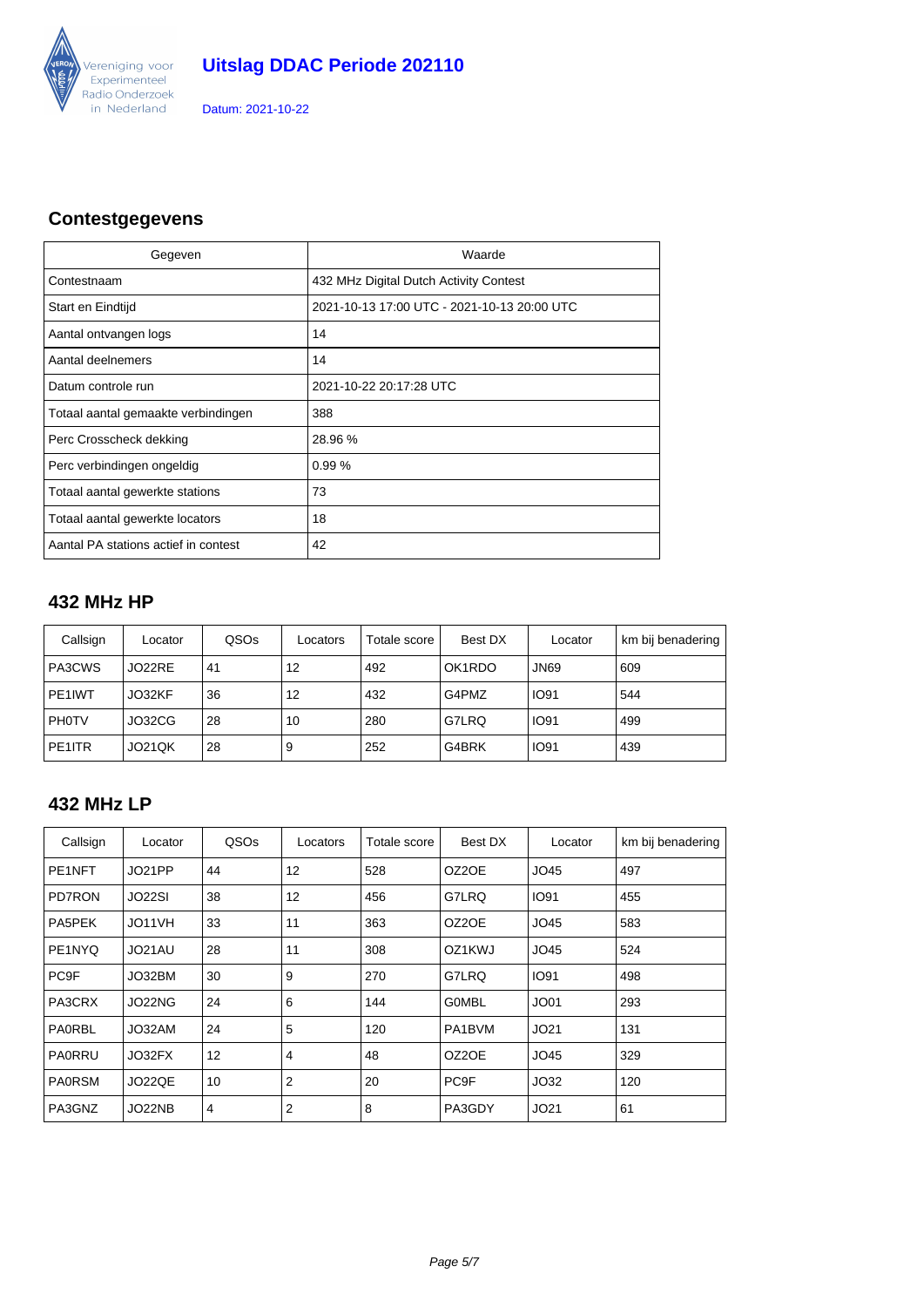